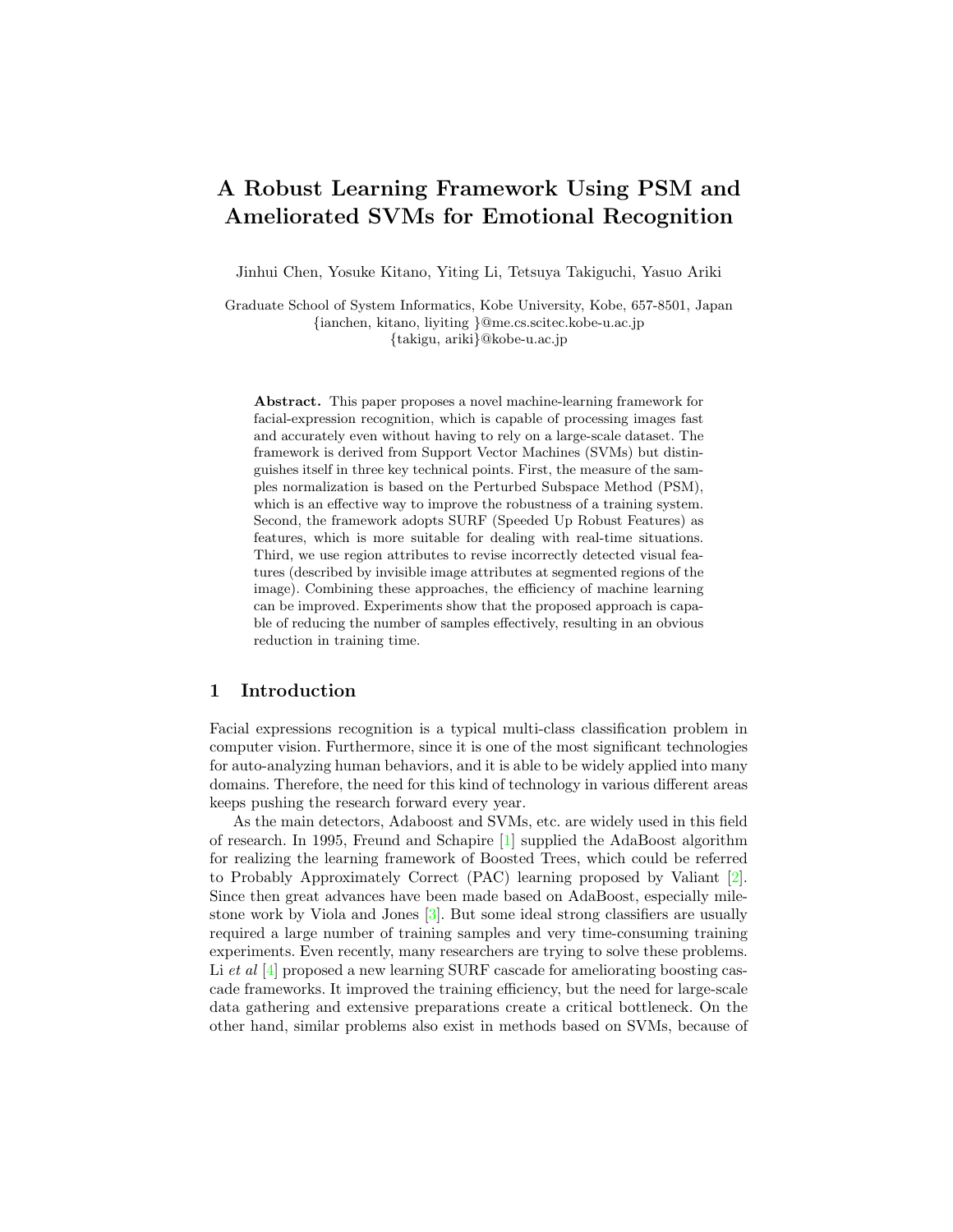

Fig. 1. Examples of Recognition Results

<span id="page-1-0"></span>the limitation of length (they will be not enumerated here). Therefore, collecting many training samples and the long training time lead to considerable work and difficulty for researchers in the field of pattern recognition. Since training is a critical infrastructure for recognition engines, the research on training is significant for learning machines. Hence, there is a great need to solve the problem mentioned above.

This paper brings together new normalization measures, visual features and image attributes to construct a framework for facial expressions recognition. As almost all of our approaches relate to vectors processing, the classifier of our proposed method is built based on SVMs. There are three main approaches with emphasis on reducing training samples and improving the efficiency of learning machines. First, PSM is used to extend the training data, which allows for the generation of ideal strong classifiers without having to collect a large number of training samples. Second, the features are described by local multi-dimensional SURF descriptors [\[5\]](#page-13-4), which are spatial regions with windows and are good at processing real-time scenes. Moreover, SURF is much faster and more effi-cient than most of the existing local features algorithms [\[4\]](#page-13-3), such as SIFT [\[6\]](#page-13-5), HoG [\[7\]](#page-13-6) etc. Third, the region attributes of images are adopted to revise incorrect detection of classifiers relying on visual features, which are represented by feature vectors in a segmented region. Therefore, the discriminative capability can guarantee the proposed framework will be more robust.

In summary, there are these main contributions in this paper. The first is that the efficiency of machine learning can be improved. Experiments show that the proposed approach is capable of reducing the number of samples effectively,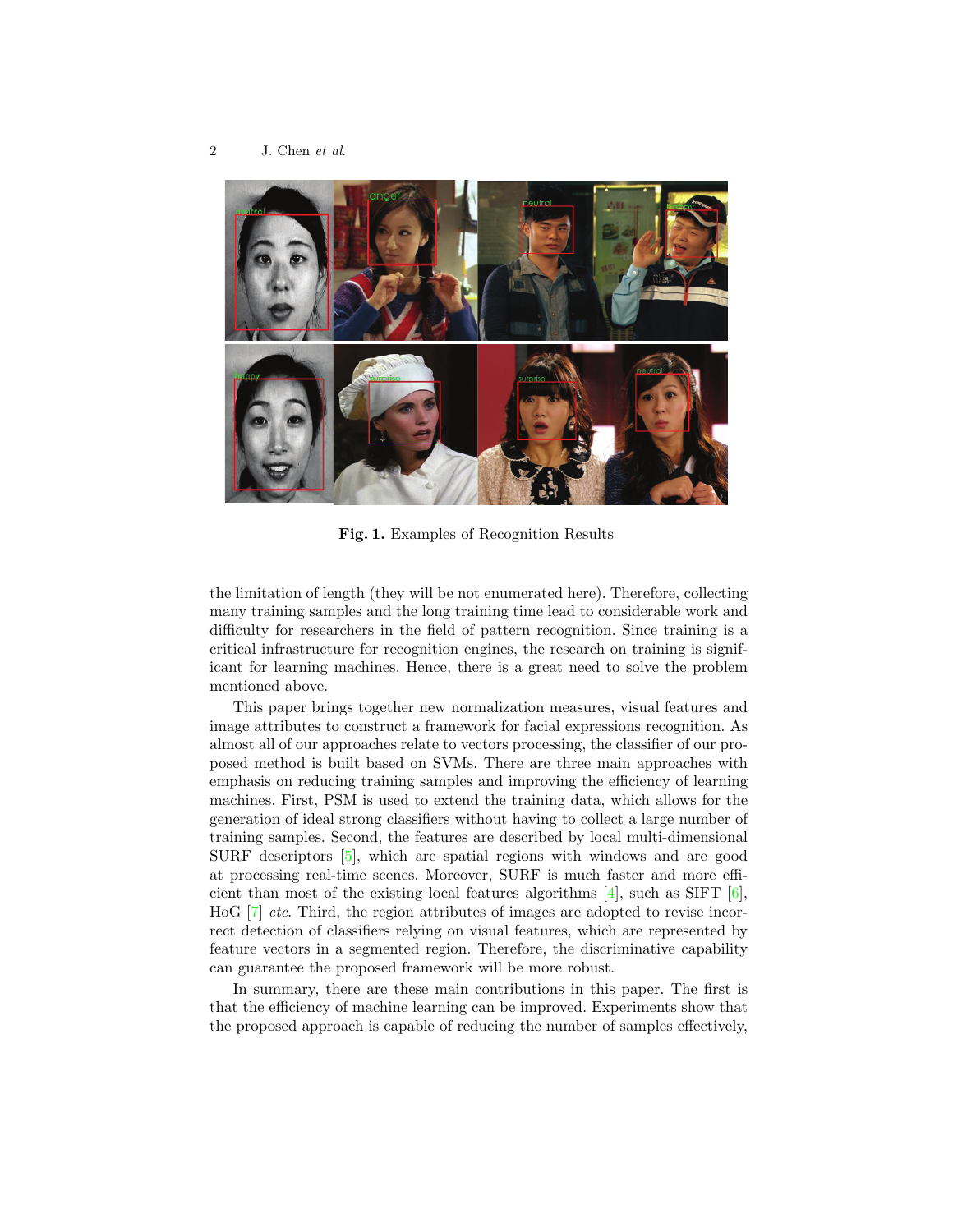resulting in an obvious reduction in training time. The second is that the recognition accuracy is comparable to the state-of-the-art algorithms. In experiments, the results show that although using a mini-sized database of training samples, our approaches can also construct a robust facial expressions recognition system, which is comparable to the state-of-the-art methods. Some examples of recognition result are shown in Fig. [1.](#page-1-0) We believe the proposed method is a good try for machine learning, because recognition accuracy plays a very significant role in machine learning, but without doubt, the training efficiency and is also equally important.

The rest of this paper is organized as follows: we will first revisit related works in section [2,](#page-2-0) then we describe the samples normalization in section [3](#page-2-1) and classifying framework in section [4](#page-5-0) respectively. Section [5](#page-7-0) elaborates on region attributes estimation. Section [6](#page-8-0) shows the experiments and conclusions are drawn in section [7.](#page-13-7)

# <span id="page-2-0"></span>2 Related Work

Facial-expression recognition is a hot research topic in computer vision due to its many applications, and many researchers attach great importance to this field. For instance, Lyons *et al* [\[8\]](#page-14-0) adopted PCA and LDA to analyze facial expressions through closed experiments, and they achieved  $92\%$  accuracy on JAFFE  $[9,10]$  $[9,10]$ ; Bartlett et al [\[11\]](#page-14-3) proposed a Gabor feature based AdaSVM method for expression recognition, obtaining a good performance based on the use of the Cohen-Kanade expression database [\[12\]](#page-14-4). However, it has been shown that the processing speed of these approaches is too slow to deal with real-time scenes. More recently, Anderson *et al* [\[13\]](#page-14-5) and Chen *et al* [\[14\]](#page-14-6) proposed their approaches for real-time expression recognition separately, but their methods required a large amount of data for training.

Our approach enables competition that completes a recent line of papers that use third-party software tools to obtain mirror images of samples for training in their object/facial-expression recognition systems, which we briefly review here. To the best of our knowledge, our approach is the first to apply the proposed method into both of object recognition and facial expression recognition. Meanwhile, it is the first to employ the PSM directly for detectors training, but not use any tool. Experiments show it has the greatest impact on the performance of training efficiency, because time can be saved, which would be spent on collecting vast amounts of data from the Internet or using third-party software to deal with the samples for getting mirror images of these samples. In addition, in our framework, the classifier is based on SVMs, furthermore, its function is ameliorated, which can guarantee the results will be more reliable.

# <span id="page-2-1"></span>3 PSM for Samples Normalization

PSM is applied to the normalization of samples, but different from previous versions (many-to-one mapping), in this paper, PSM is a one-to-many mapping,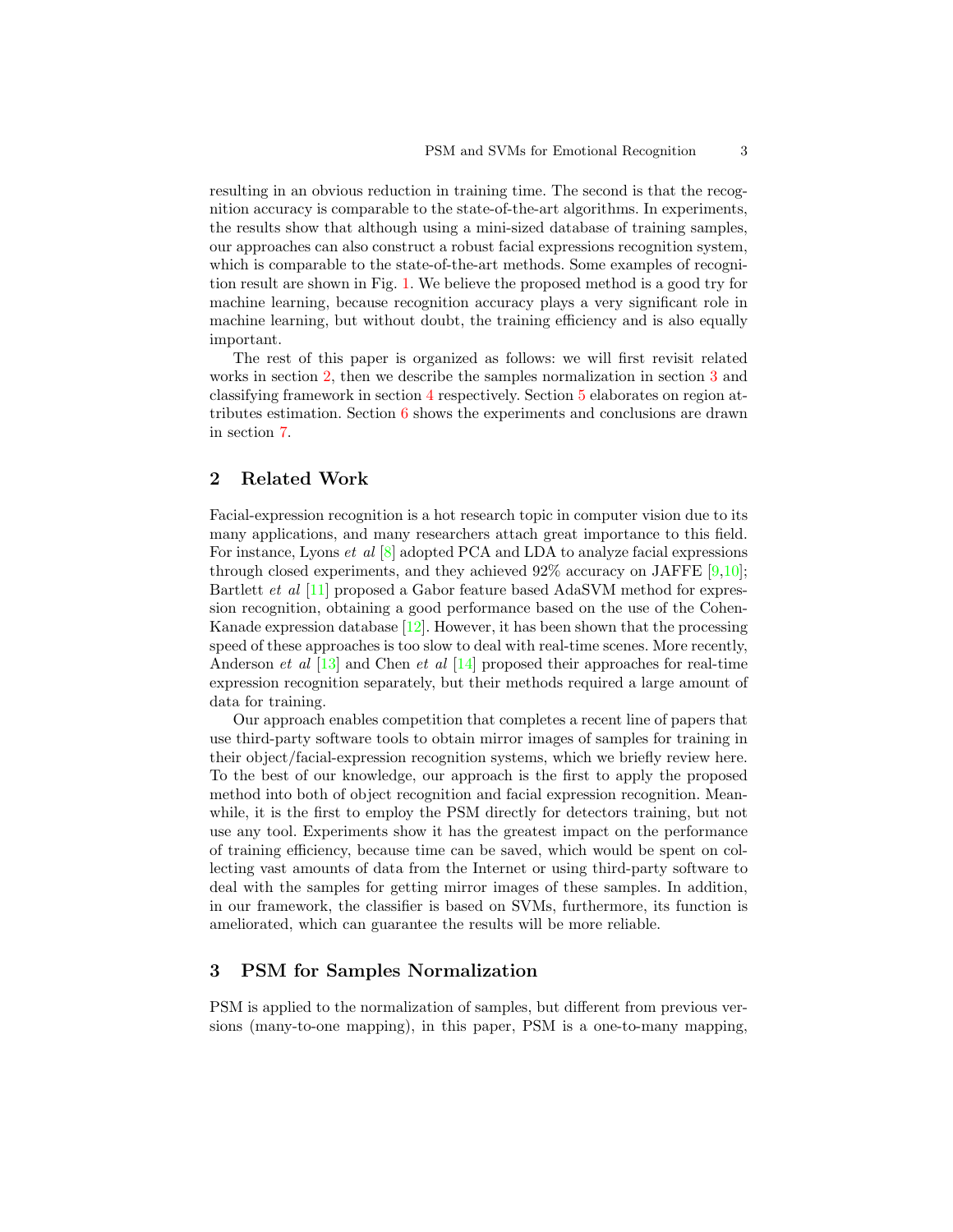we use it to extend the subspace of samples. There are many existing methods based on virtual images, which seem similar with ours, but most of them rested on pixel-level transformation (such as  $[15]$  and  $[16]$  *etc.*), so that after the calculation, some features data would be damaged easily. Moreover,they required some handwork, and in the training period, the program had to read a large number of virtual image files again, these lead to time waste. We don't have these problems. Therefore, it is an effective way to improve the robustness of the training system.

#### <span id="page-3-0"></span>3.1 Training-sample Normalization

In order to reduce the noise, the size of the images is unified by  $m \times n$  pixels, and the original samples are normalized by the mean value and variance of pixels transformation. Therefore, the images after the normalization can be obtained according to the following equation:

$$
I'(x,y) = a\frac{I(x,y) - \mu}{2\sqrt{2}\sigma} + b.
$$
 (1)

Here  $\sigma$  is the standard deviation, and

$$
\sigma = \sqrt{\frac{1}{mn} \sum_{x=1}^{m} \sum_{y=1}^{n} (I(x, y) - \mu)^2}.
$$
 (2)

 $(a, b)$  is used to adjust the value of pixels (In this paper, we used regular samples in experiments, therefore, a was set as 1, b was set as 0).  $\mu$  is the mean value of pixels, and it can be computed through image traversal by the equation:

$$
\mu = \frac{1}{mn} \sum_{x=1}^{m} \sum_{y=1}^{n} I(x, y).
$$
 (3)

#### 3.2 Changing Facial Orientations

After the calculation of subsection [3.1,](#page-3-0) we can thus extend the subspace of samples through changing the facial directions of the images. In this paper, we use the method proposed by Chen *et al*  $[14]$  to reconstruct three-dimensional faces and obtain three-dimensional data, and we indicate it in Algorithm [1.](#page-4-0)

In Algorithm [1,](#page-4-0) when  $E_r$  is upper a threshold  $\varepsilon$ , or K landmarks are processed over, the while loop would be stopped, and the three-dimensional data will be output. Here  $\beta = (\beta_1, \beta_2, \dots, \beta_m)^T$  is the shape parameter and m is the dimensionality of the shape parameter, which is used to adjust three-dimensional shape data.  $S_{3D}$  is a  $3 \times n$  matrix, P is a  $2 \times 3$  orthographic projection matrix, T is a  $3 \times n$  translation matrix consisting of n translation vectors  $t = [t_x, t_y, t_z]^T$ , and  $R_{\theta}$  is a 3 × 3 rotation matrix where the yaw angle is  $\theta$ . In this paper,  $\theta$  is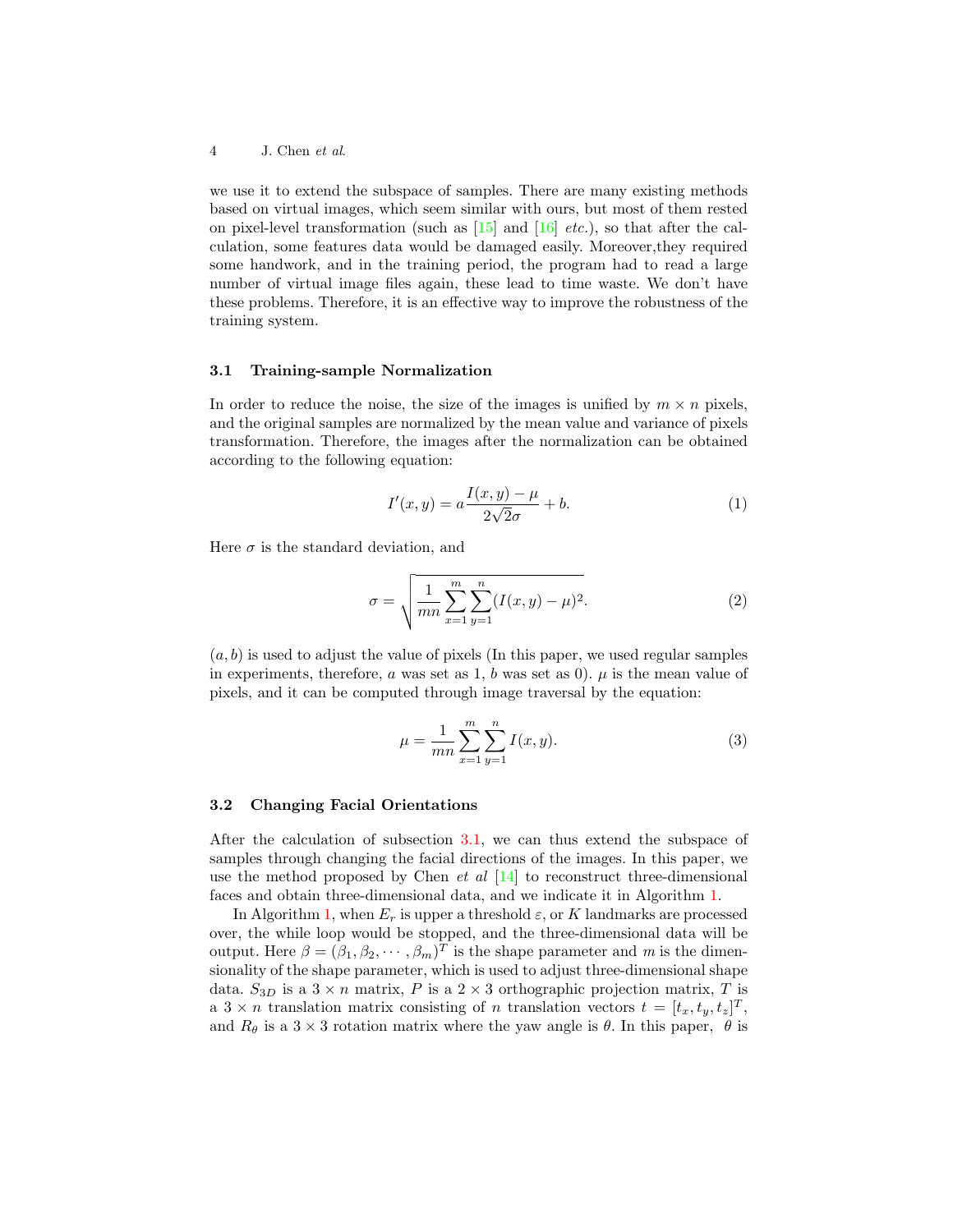Algorithm 1 Reconstruct Three-dimensional Face

#### <span id="page-4-0"></span>Require:

Input: two-dimensional shape vector:  $S_{2D} \in \mathbb{R}^2$ Output: three-dimensional shape vector:  $S_{3D} \in \mathbb{R}^3$ Initialization: set  $\beta_0 = 0, i = 0$ while  $i < K$  or  $E_r \leq \varepsilon$  do 1. Let

$$
S_{3D} \Leftarrow s_0 + \sum_{i=1}^{m} \beta_i s_i
$$

2. Alignment:  $S_{2D}$  is aligned with the two-dimensional shape, which is obtained by projecting the frontal three-dimensional shape  $(s_i)$  onto the  $x - y$  plane. 3. Minimize

$$
||P(R_{\theta}S_{3D} + T) - S_{2D}||^{2}
$$

4. Reconstruct  $(S_{3D})_i$  using the shape parameter  $\beta_i$ .

5. Update  $R_{\theta}$  and T with the fixed shape parameter and

$$
E_r \Leftarrow ||P(R_{\theta}S_{3D} + T) - S_{2D}||^2
$$

6. Let

$$
i \Leftarrow i+1
$$

end while

7. Reconstruct three-dimensional shape using the final shape parameters. 8. Output  $S_{3D}$ .

set as  $\pm 15^{\circ}$ ,  $\pm 30^{\circ}$ ,  $\pm 60^{\circ}$ . Thus, through Algorithm [1,](#page-4-0) we can obtain the threedimensional data  $X = (x, y, z)^T$  from the original images. Hence, according to the transformation matrix formula:

$$
X' = T_z \cdot T_y \cdot T_x \cdot S \cdot R_z \cdot R_y \cdot R_x \cdot X. \tag{4}
$$

we can convert the facial directions to extend the subspace of the training samples. Here  $T$  and  $R$  are the shear mapping transformation matrix and the rotation matrix respectively, and  $S$  is represented by the scaling matrix.

#### 3.3 Changing Illumination Attributes

The illuminative change is conducted according to the following equation:

$$
V_2^{(n)} = V_1^{(n)} + \sum_{m=1}^{K} w_m \cdot e_m^{(n)}.
$$
 (5)

where  $V_1$  is the changing feature,  $V_2$  is the result after the changes, n is the dimensionality of the feature vector,  $w$  is the weight coefficient, and  $e$  is the basis of illumination-change-factor vectors.

In this paper, e is obtained through processing the luminance normalized rendering images by principal component analysis  $(PCA)$ , wherein, m is the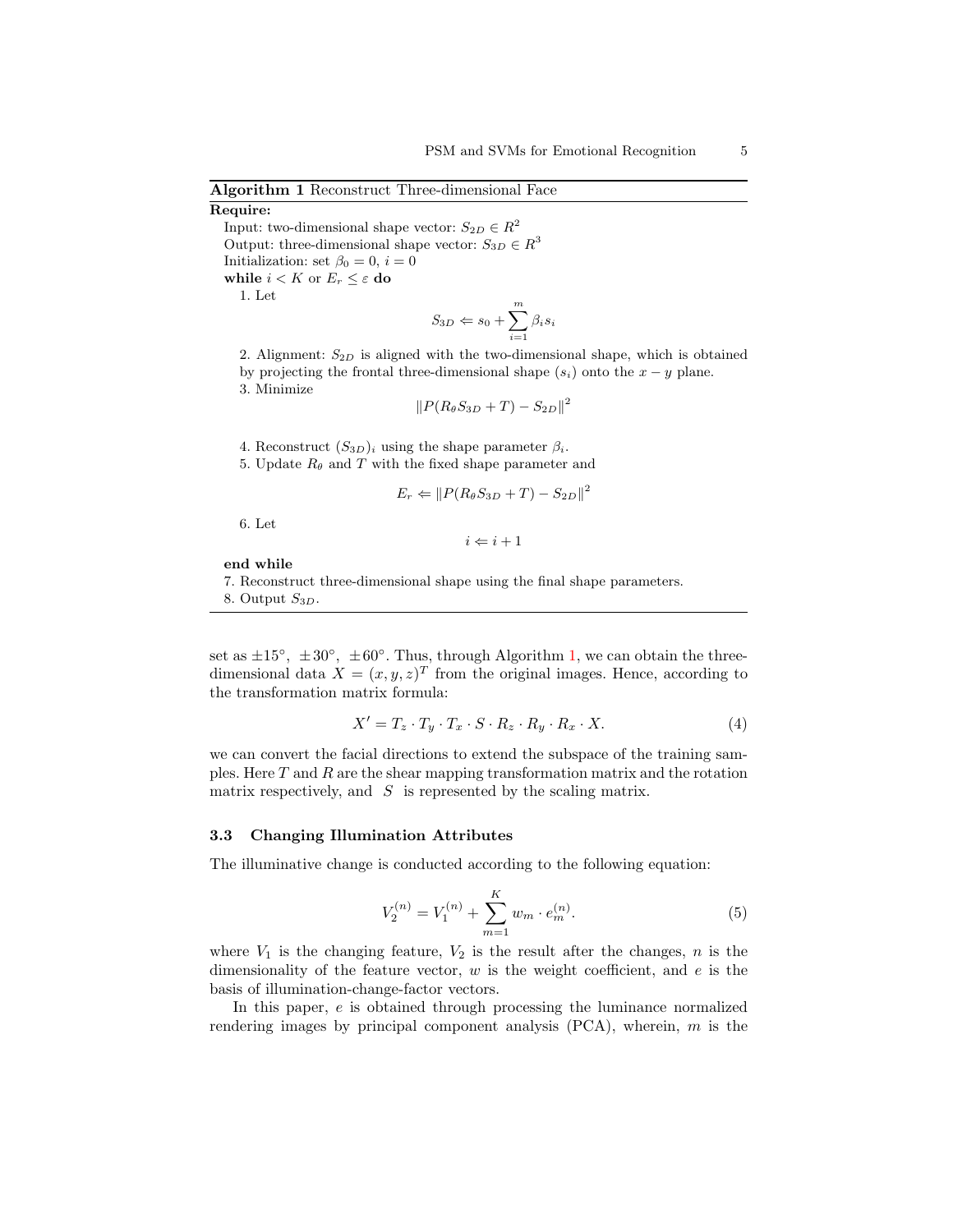6 J. Chen et al.



<span id="page-5-1"></span>Fig. 2. Illumination-attribute Changes Used for Extending Training Samples

principal component  $(m = 1, \dots, 8)$ . The rendering images are gained by the treatment of three-dimensional images obtained in subsection 2.2. An example of results is shown in Fig. [2.](#page-5-1)

# <span id="page-5-0"></span>4 Classifying Framework

This section will provide the framework used for SVM machine learning through adopting SURF features. Moreover we will also employ the region attributes of image to revise miss-detection of classifier relying on visual features. We will describe them separately in this section.

## 4.1 Feature Description

SURF is a scale- and rotation-invariant interest point detector and descriptor. It is faster than SIFT  $[6]$  and more robust against different image transformations. In this paper, we adopt an 8-bin T2 descriptor to describe the local feature, which is inspired by  $[4]$ . Different from  $[17]$ , we further allow different aspect ratio for each patch (the ratio of width and height), because this can make the speed of image traversal become quicker. Meanwhile we imported diagonal and anti-diagonal filters, this can improve description capability of SURF descriptors.

Given a detection window, we define rectangular local patches within it, each patch with 4 spatial cells and allow the patch size ranging from  $12 \times 12$  pixels to  $40 \times 40$  pixels. Each patch is represented by a 32-dimensional SURF descriptor. The descriptor can be computed quickly based on sums of two-dimensional Haar wavelet responses and we can make an efficient use of Integral Images [\[3\]](#page-13-2). Suppose  $d_x$  as the horizontal gradient image, which can be obtained using the filter kernel  $[-1, 0, 1]$ , and  $d_y$  is the vertical gradient image, which can be obtained using the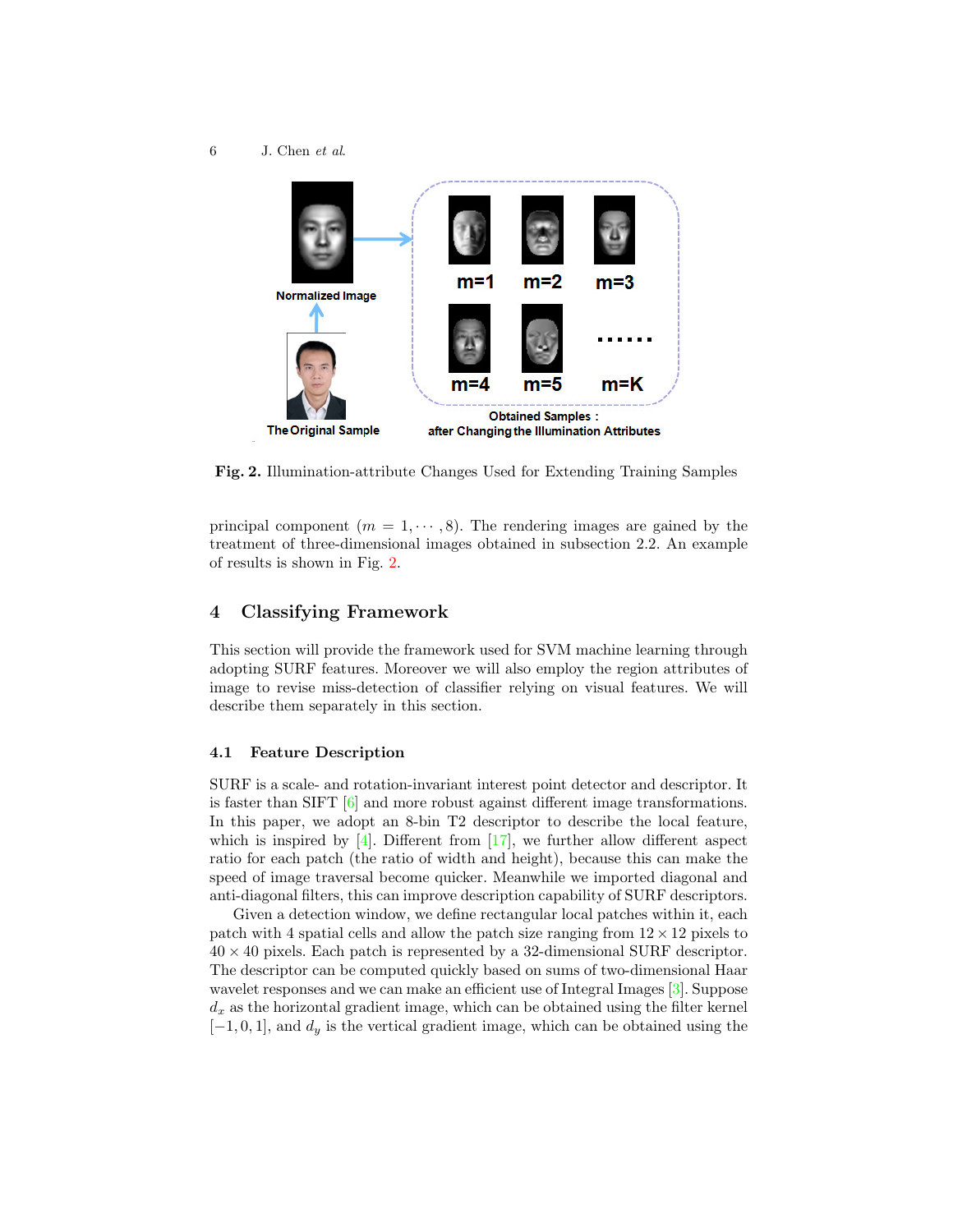

<span id="page-6-0"></span>Fig. 3. Haar-type Filter Used for Computing SURF Descriptor

filter kernel  $[-1, 0, 1]^T$ ; Define  $d_D$  as the diagonal image and  $d_{AD}$  as the antidiagonal image, both of which can be computed using two-dimensional filter kernels diag  $(-1, 0, 1)$  and antidiag  $(-1, 0, 1)$ . Therefore, 8-bin T2 is able to be defined as  $v = (\sum (|d_x| + d_x), \sum (|d_x| - d_x), \sum (|d_y| + d_y), \sum (|d_y| - d_y), \sum (|d_D| +$  $(d_D), \sum (|d_D| - d_D), \sum (|d_{AD}| + d_{AD}), \sum (|d_{AD}| - d_{AD})).$  Here,  $d_x, d_y, d_D,$  and  $d_{AD}$ can be computed individually by filters shown in Fig [3](#page-6-0) in use of Integral Images, the details about how to compute two-dimensional Haar responses with Integral Images, please refer to [\[3\]](#page-13-2).

The detection template for SURF is  $40 \times 40$  with 4 spatial cells, and allow the patch size ranging from  $12 \times 12$  pixels to  $40 \times 40$  pixels. We slide the patch over the detection template with 4 pixels forward to ensure enough feature-level difference. We further allow different aspect ratio for each patch (the ratio of width and height). The local candidate region of the features is divided into 4 cells. The descriptor is extracted in each cell. Hence, concatenating features in 4 cells together yields a 32-dimensional feature vector. About feature normalization, in practice,  $L_2$  normalization followed by clipping and renormalization  $(L_2H$ ys) [\[18\]](#page-14-10) is shown working best.

#### 4.2 Classifier Construction

The classifier of our framework is built based on One-Versus-Rest SVMs (OVR-SVMs). OVR strategy consists of constructing one SVM per class, which is trained to distinguish the samples of one class from the samples of all remaining classes. Normally, classification of an unknown object is carried out by adopting the maximum output among all SVMs. The proposed method is based on OVR-SVMs classifier, and implemented by re-developing liblinear SDK [\[19\]](#page-14-11).

Usually, most of researchers estimate posterior probability by mapping the outputs of each SVM into probability separately. The method was proposed by Platt [\[20\]](#page-14-12) . It applies an additional sigmoid function:

$$
H(\omega_j|f_j(x)) = \frac{1}{1 + exp\ (c_j f_j(x) + d_j)}.
$$
\n(6)

 $f_i(x)$  denotes the output of the SVM trained to separate the class  $\omega_i$  from the other classes (total samples are  $M$ ). Then, for each sigmoid the parameters  $c_j$  and  $d_j$  are optimized by minimizing the local negative log-likelihood: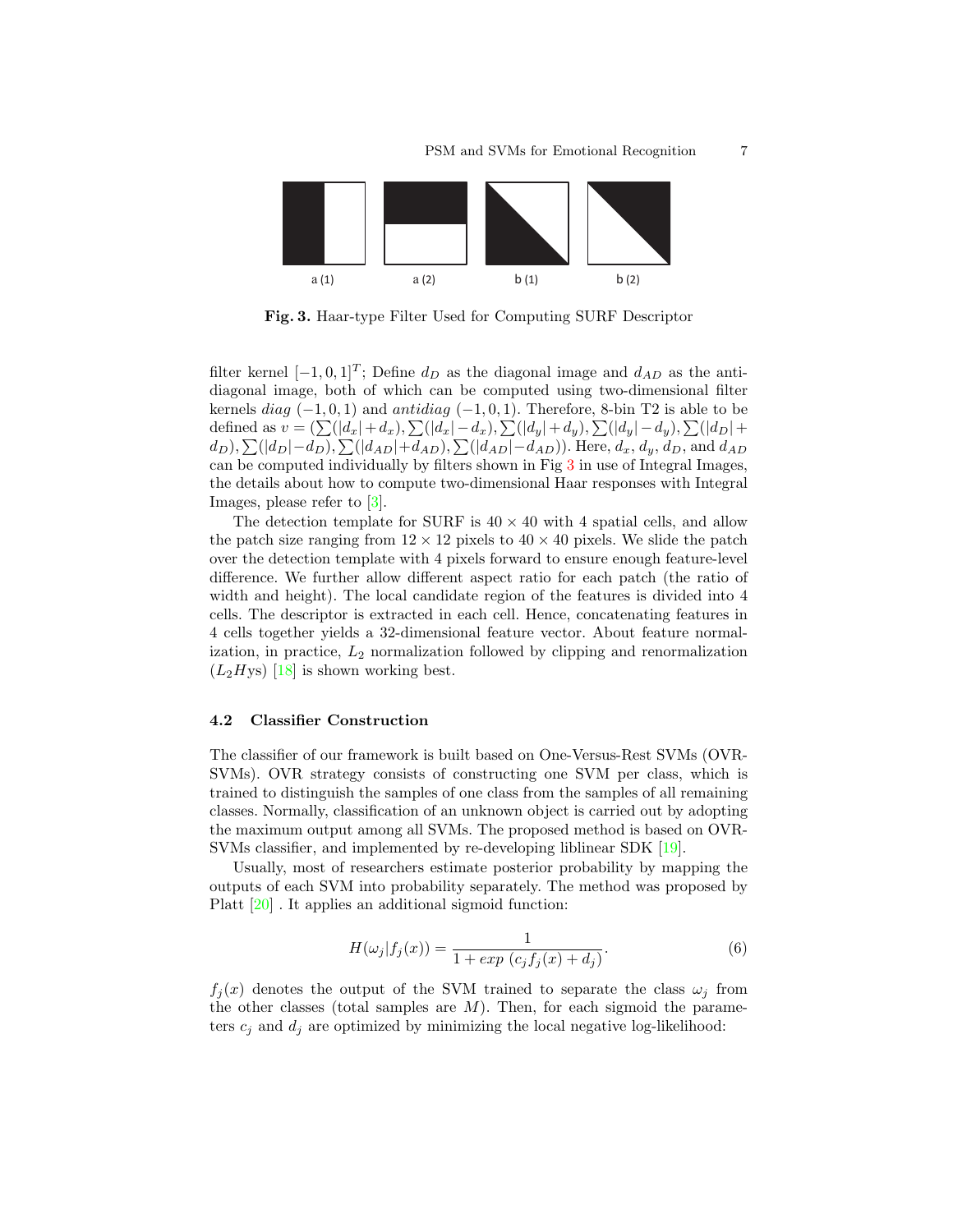$$
-\sum_{k=1}^{N} \{p_k \log(h_k) + (1 - p_k) \log(1 - h_k)\}.
$$
\n(7)

Here are N outputs of the sigmoid function, where  $h_k$  is the output of the sigmoid function with the probability  $p_k$  event. In order to solve this optimization problem, [\[20\]](#page-14-12) applied a model-trust minimization algorithm based on the Levenberg-Marquardt algorithm. But in [\[21\]](#page-14-13), Lin et al pointed out that there are some problems in this method, meanwhile they proposed another minimization algorithm based on Newton's method with backtracking line search.

But unfortunately, there is nothing to guarantee that:

$$
\sum_{j=1}^{M} H(\omega_j | f_j(x)) = 1.
$$
 (8)

For this reason, it is necessary to normalize the probabilities as following:

$$
H(\omega_j|x) = \frac{H(\omega_j|f_j(x))}{\sum_{j'=1}^M H(\omega_{j'}|f_{j'}(x))}.
$$
\n(9)

Thus, we use another approach to estimate posterior probability, using OVR-SVMs to exploit the outputs of all SVMs to estimate overall probabilities. In order to achieve this goal, we apply the softmax function, regarding it as a generalization of sigmoid function for the multi-SVMs case. Thus, in the spirit of the improved Platt's algorithm [\[22\]](#page-14-14), this paper applies a parametric form of the softmax function to normalize the probabilities by:

$$
H(\omega_j|x) = \frac{\exp\left(c_j f_j(x) + d_j\right)}{\sum_{j'=1}^{M} \exp\left(c_{j'} f_{j'}(x) + d_{j'}\right)}.
$$
\n(10)

And here the parameters  $c_j$  and  $d_j$  are optimized by minimizing the global negative log-likelihood

$$
-\sum_{k=1}^{N} \log(H(\omega_k | x_k)).\tag{11}
$$

Optimizing the parameters  $c_j$  and  $d_j$  are done with intention of obtaining the lowest error rate on testing dataset. The reason of why we use the negative log-likelihood is not only because it can optimize the parameters  $c_i$  and  $d_j$ , but also because it can be used for comparing the various probability estimates, in other words, it can evaluate the error rate on machine learning and reject some of unsatisfactory candidate expression regions described by SURF features.

## <span id="page-7-0"></span>5 Region Attributes Estimation

After classifying the OVR-SVMs model, we can obtain the recognition result classified by classifiers based on visual features. However, it is necessary to make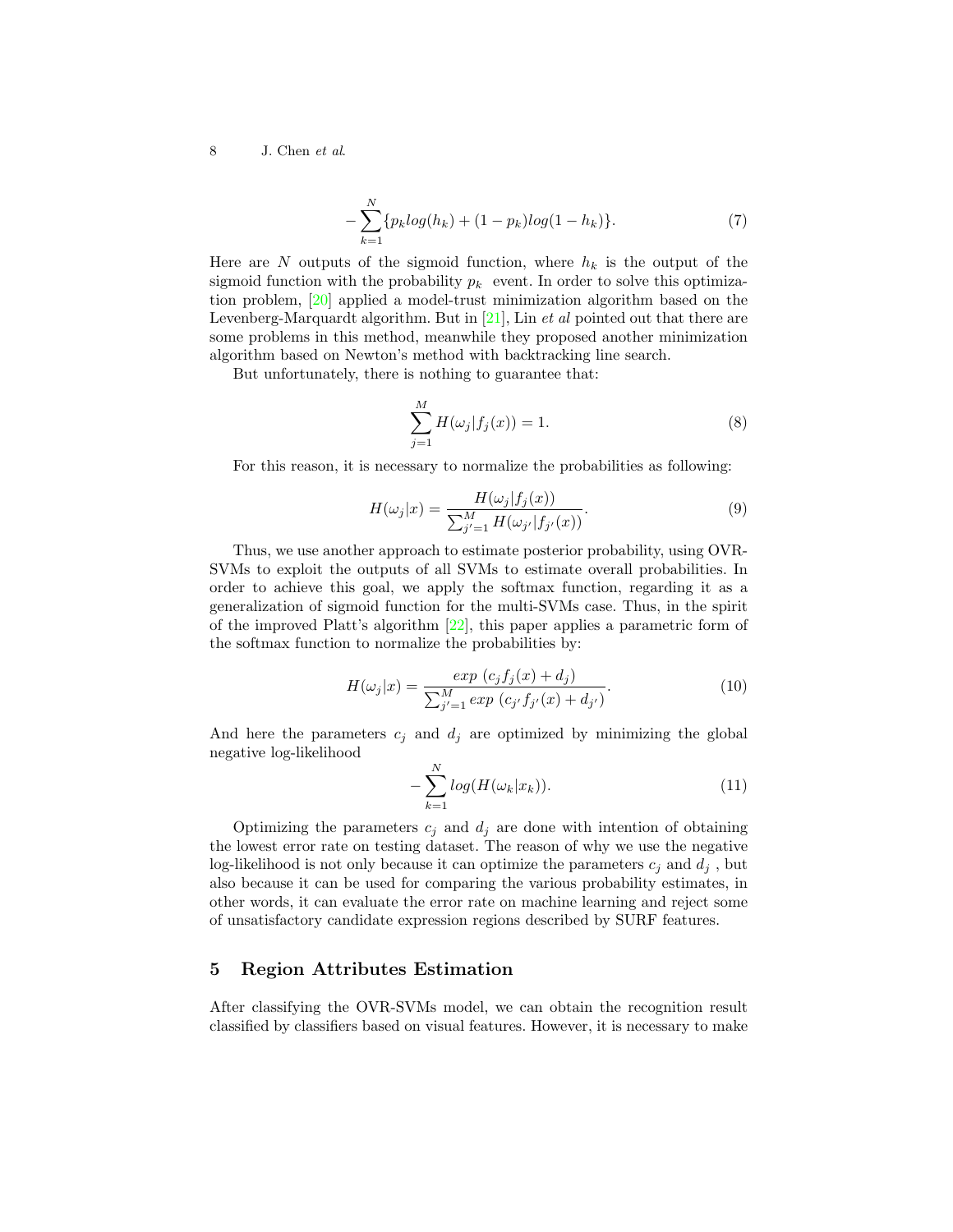further efforts on reducing misrecognition; thus, we use invisible image attributes to realize this purpose.

The detected face region is divided into  $9 \times 10$  blocks, and the feature vector of each block is computed. We call this region attributes. It can be obtained after normalization by equalizing the value and variance of the luminance, while the norm is set as 1. The region attribute is estimated using the following score equation.

$$
d = \|X - \bar{X}\|^2 - \sum_{i=1}^{N} \frac{\lambda_i}{\lambda_i + \delta^2} (\varphi_i (X - \bar{X}))^2.
$$
 (12)

here  $\varphi$  is eigenvector and  $\lambda$  is eigenvalue,  $\delta^2$  is the image noise correct divisor. When  $\delta^2 = 0$ , it means that the distances of all feature vectors of the current image projecting into subspace are unified, in the other words, the noise is negligible.  $X$  is estimated image region attributes, and  $\overline{X}$  is the average feature vector of samples. The value of distance is smaller, the score is higher, namely, the probability of miss-detection is lower.

In this paper, the most significant way to ameliorate OVR-SVMs is based on two conflicted criteria, inspired by Boosting cascade: A error rate evaluating threshold e  $(e^n = (1 - d))$ , its function is similar with false-positive-rate in Boosting cascade  $[2]$ . And recognition rate evaluating threshold d, its function is similar with hit-rate in Boosting cascade. They are used for the detectionerror tradeoff:  $e < 0.5$  the classifying result will be considered as miss-detection and OVR-SVMs classifying model is executed repeatedly until a given Boolean condition  $d \leq 0.2$  is met.

## <span id="page-8-0"></span>6 Experiments

In this section we will show the details of implementation, dataset, and evaluation results. The proposed method is designed for Neutral-, Happy-, Anger- and Surprise-expression recognition. And the recognition result examples are shown in Fig. [1.](#page-1-0)

We implemented all training and detection programs in C++ on RHEL (Red Hat Enterprise Linux) 6.5 OS. The facial recognition part used the source code of Open CV, which was based on Viola and Jones framework [\[3\]](#page-13-2). The expressional recognition part was implemented based on the proposed framework. The experiments were done on the PC with Core i7-2600 3.40 GHz CPU and 8 GB RAM, the training procedure was fully automatic. For SURF extraction, we adopted Integral Image to speedup the computation as described in section 3.1. For machine learning, we built the OVR-SVMs through re-developing liblinear software [\[19\]](#page-14-11).

#### 6.1 Experimental Dataset

Training Database Set We used Cohn-Kanade expression database (CK+) [\[12\]](#page-14-4) as training database, which is a set of front face images posed by 123 posers,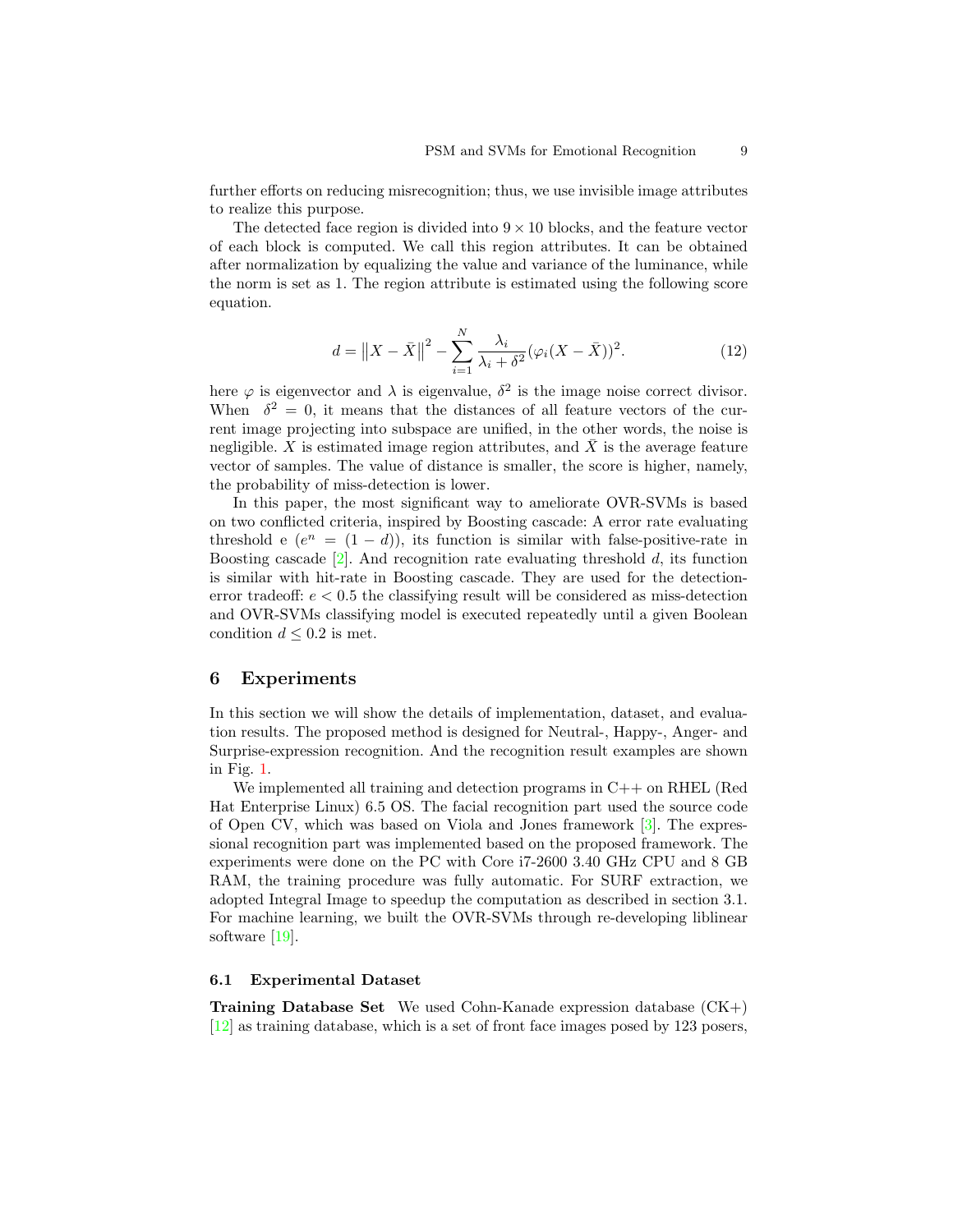but not all of posers posed each type of expressions what we need. Therefore, we also collected some samples by online image search engine, fianlly we obtained 240 initial facial samples for each type of emotion. All of facial samples were normalized to  $90 \times 100$ -pixel patches and processed by histogram equalization, no color information was used.

Testing Database Set In order to evaluate both of the real life and ideal situations, we used two parts of testing sets. One part was obtained from soap operas, because many public databases were processed by providers in advance, or the other reasons, such as the images cannot represent real-life scene, because they are not continuous images *etc.*, hence, we had to use some video clips of comedy dramas, which had the total of 10 persons whose facial expressions were similar to the training samples. These images of these actors and actresses are on 8 video clips having a length of 120 seconds. We marked this set as Test Set A. The other testing set was the JAFFE database  $[9,10]$  $[9,10]$ , whose facial samples are totally different from CK+ database. 213 images of JAFFE were mixed randomly and one image can be used repeatedly (ensure that there are enough images for different videos making), these images were also made into 8 120-second-long videos, and we marked this set as Test Set B. All of the test videos have speed of 60 FPS (Frames Per Second)

#### 6.2 Experimental Evaluation

Training Experiments The training database of all methods was mentioned above, but only the proposed method did not adopt any process to obtain plenty of mirror samples. Hence, it reduced a mass of samples and took only 49.8 min to complete the whole process. Besides, the training procedure was fully automatic. The relative data are shown in Table 1.

Table 1. Training Efficiency Evaluation Results

|  |                                                        | Method Proposed K-means [23] LUT_Ada [14] |
|--|--------------------------------------------------------|-------------------------------------------|
|  | Time $\cosh(49.8 \text{ min} \cdot 1,589 \text{ min})$ | $172.5 \text{ min}$                       |

However, in order to enhance the generalization performance of comparison method  $\left[23\right]$  and comparison method  $\left[14\right]$ , we had to deal with the images by some transformations (mirror reflection and rotate the images by horizontal and vertical angles  $\pm 15^\circ$ ,  $\pm 30^\circ$ ,  $\pm 60^\circ$  *etc.*), finally, we obtained each class 30,960, total 123,840 facial samples for training classifiers. Therefore, they are very timeconsuming tasks.

Testing Experiments In order to be evaluated easily, CSV files were created automatically by the experimental program, and the tested results for each frame image of test videos were stored in these files. After doing test experiments, tested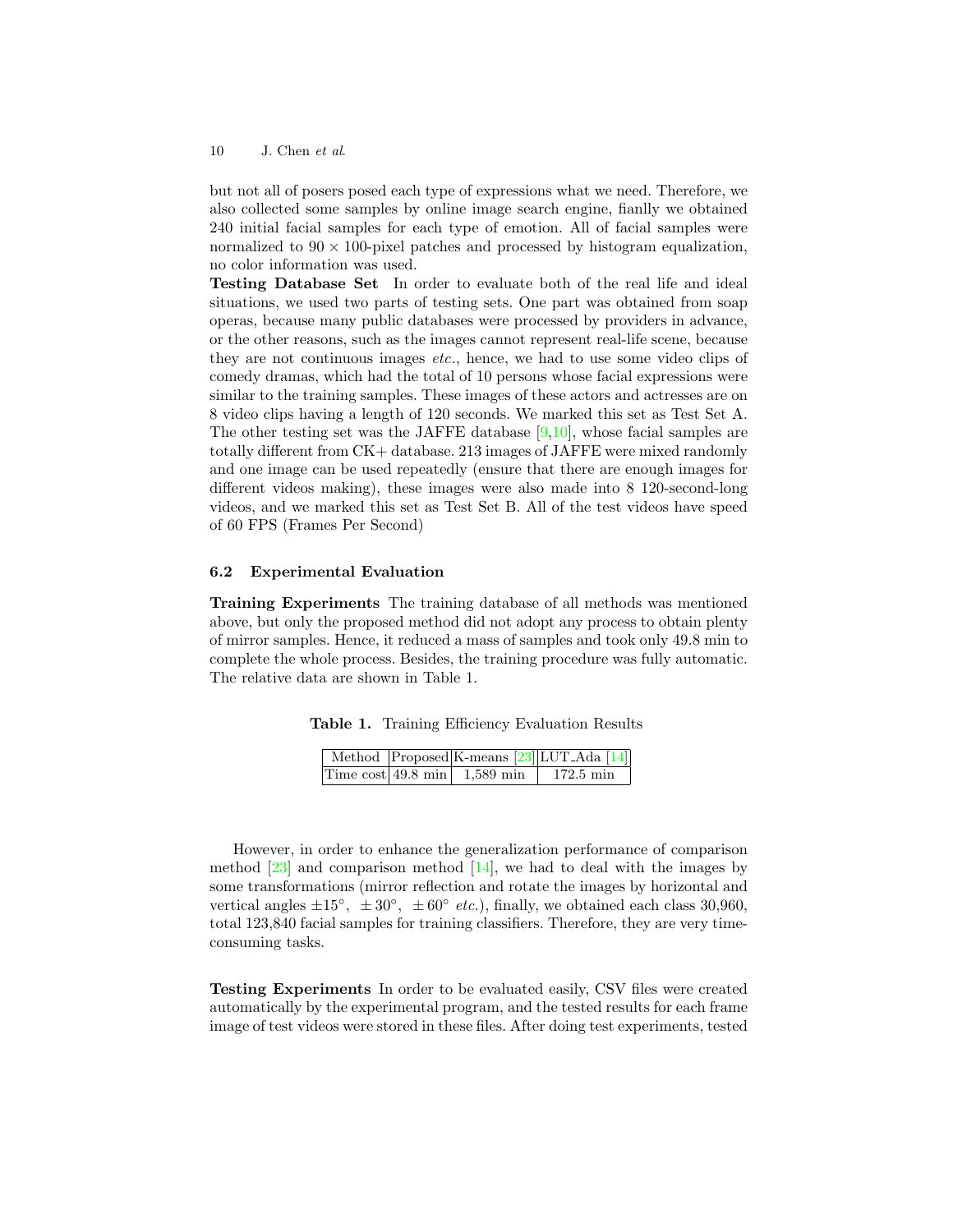<span id="page-10-0"></span>

Fig. 4. Green: Recognition rate for OVR-SVMs with SIFT. Purple: Recognition rate for OVR-SVMs with SURF. Blue: Recognition rate for OVR-SVMs with Haar-like. Red: Recognition rate for OVR-SVMs with LBP. Features using SURF and SIFT obtained the more accurate results, but the feature extraction speed of SIFT was low.

videos were divided into images, the tested results of CSV files were checked one by one with these images. These measures can guarantee the validity of experimental data. All of approaches of this paper were evaluated though testing experiments, the details are indicated as follows:

Fig. [4](#page-10-0) indicates the expression-recognition rate for different feature detectors based on our ameliorated SVMs detector. The aim of this experiment was evaluating the performance of the proposed detector using different methods of feature extraction. Hence, this experiment was done without a PSM model. Feature detectors using SURF and SIFT obtained the more accurate recognition rates, but the average speed of the SIFT detectors version was only 16.8 FPS. In comparison, the speed of the SURFs version reached 39.4 FPS. Theoretically, 16.8 FPS is also too slow to deal with complex scenes, such as real-time scenes. Thus, SURF was selected as the feature detector.

In this paper, We placed 450 local patches on the  $40 \times 40$ -pixel size detection template with 4 spatial cells, and allowed the patch size ranging from  $12 \times 12$ pixels to  $40 \times 40$  pixels. We slide the patch over the detection template with 4 pixels forward to ensure enough feature-level difference. Different from [\[17\]](#page-14-9), we further allow different aspect ratio for each patch (the ratio of width and height). Our framework adopted 8-bin T2 descriptor as descriptor. It obtained similar precision of recognition results to the accuracy of original SURF's version and even SIFT's one, but dominated others on feature extraction speed. In fact, in our experiments, 8-bin T2 descriptors had almost the same accuracy as the original SURF; however, its extraction speed can reach more than 39.4 FPS, while the speed of original SURF version had only about 19 FPS, which was also too slow. Therefore, the feature descriptor based on 8-bin T2 SURF is the best choice for our framework.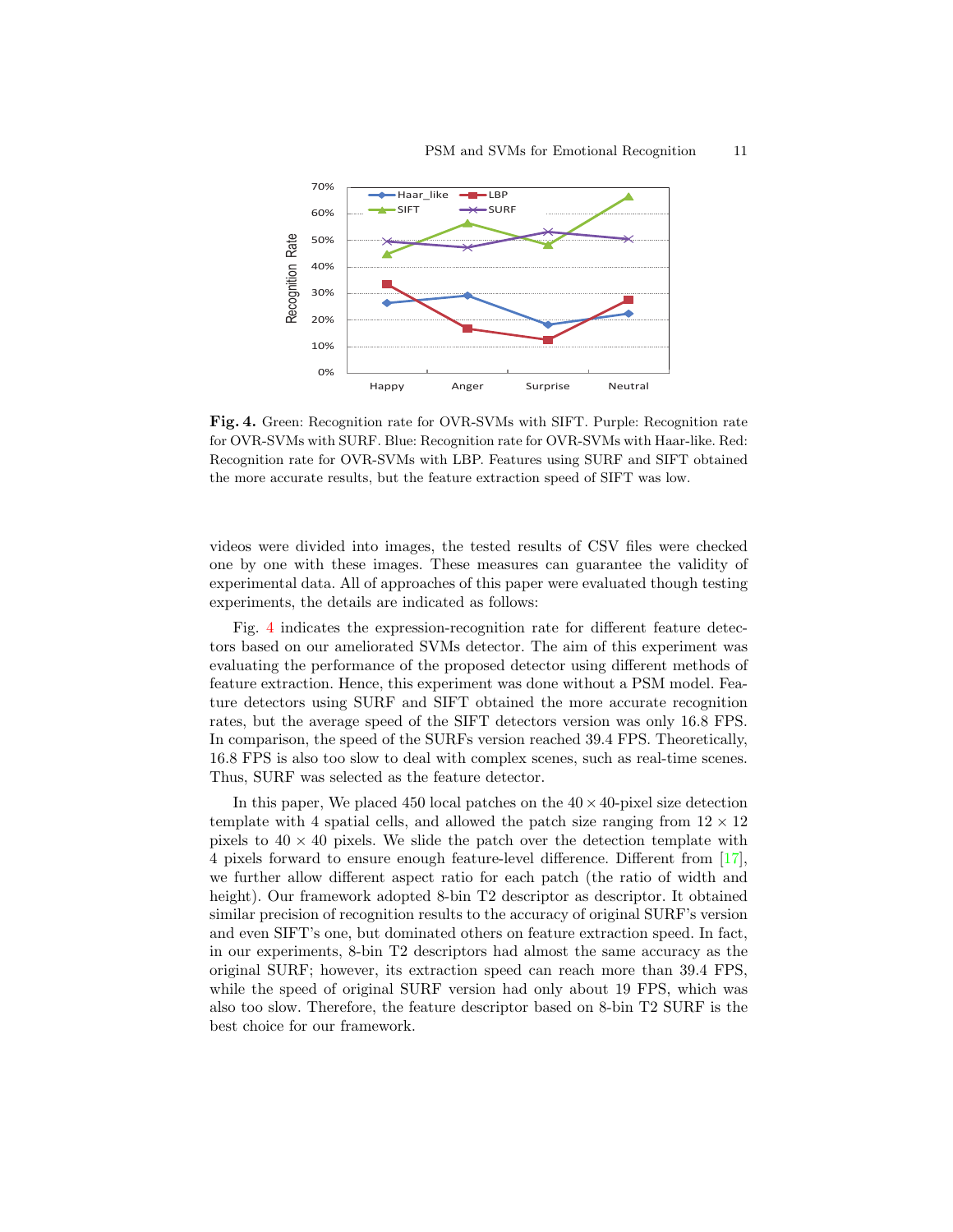<span id="page-11-0"></span>

Fig. 5. Top: Recognition rate for proposed method. Middle: Proposed method without PSM; i.e., the OVR-SVMs+SURF model. Bottom: Only OVR-SVMs. OVR-SVMs+PSM+SURF (proposed method) is the most accurate version of our detector.

In Fig. [5,](#page-11-0) the component selection of the proposed method was carried out to investigate how each component contributes to the recognition rate. In fact, in our experiments, OVR-SVMs had almost the same convergence speed as the original SVM and non-linear SVMs with the RBF kernel. However, its accuracy was the best one. As we known, the original SVM cannot be applied to the continuous classification, if it includes more than 2-classe categories. Meanwhile, we also tried the non-linear SVMs using the RBF kernel, but its average precision of 4-type emotional classification was only approximately 33.6%. As a result, the OVR-SVMs+PSM+SURF model was the most accurate version of our classifier.



<span id="page-11-1"></span>Fig. 6. Evaluation Results for Expressional Region Attributes

Fig. [6](#page-11-1) shows the results of the evaluation experiments for expressional region attributes. Fig.  $6(a)$  $6(a)$  shows the results for Test Set A videos, and Fig.  $6(b)$  shows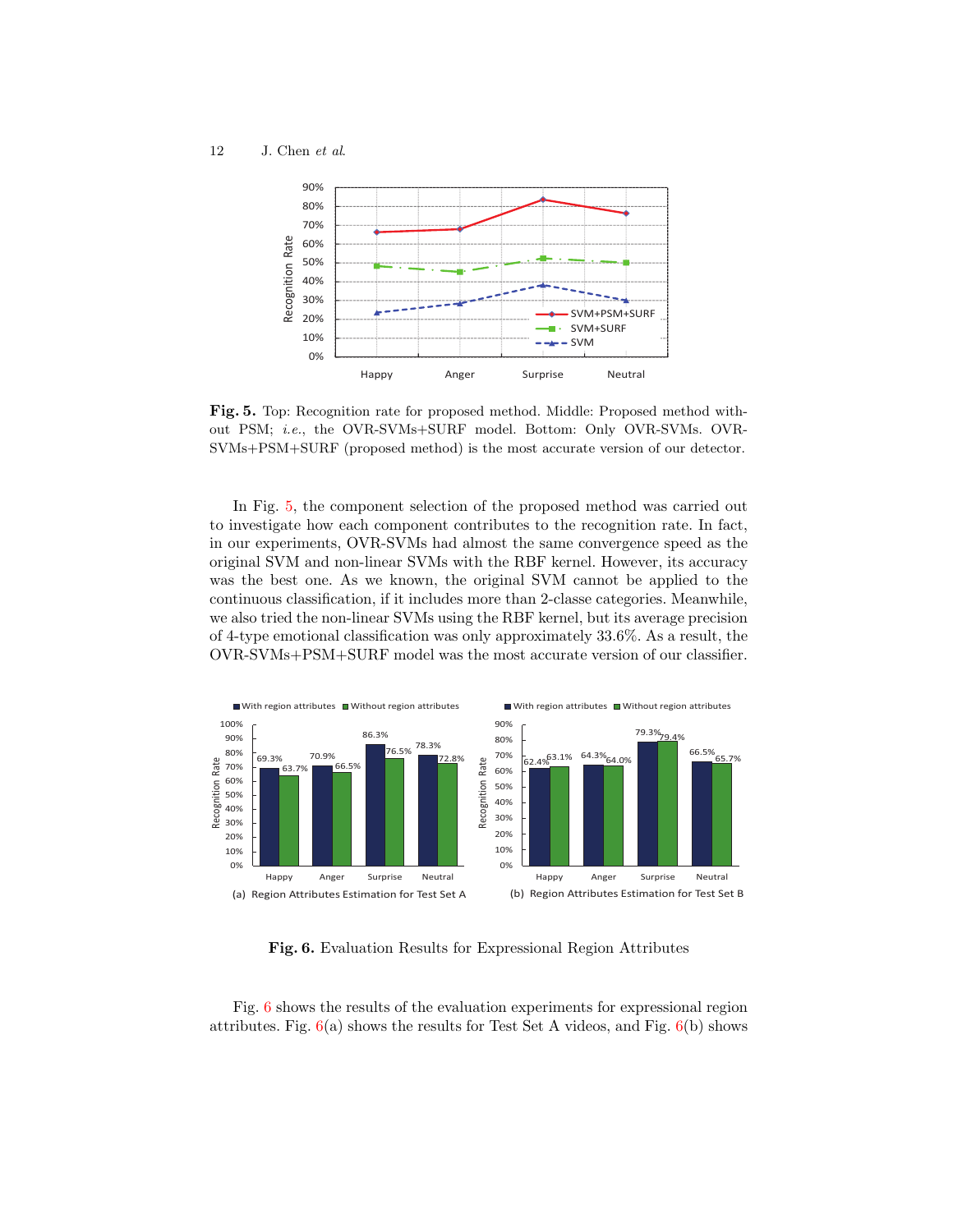the results for Test Set B. In the experiments, we found that after introducing the region attributes model, the recognition accuracy of Test Set A improved approximately by 7%. On the other hand, the results of Test Set B were almost unchanged, since the videos in Test Set B consisted of JAFFE images, and these images had been normalized by the supplier [\[9\]](#page-14-1). But the videos of Test Set A were used without any normalization. Therefore, this approach is capable of dealing with original images better; *i.e.*, it is good at processing real-life videos.

Proposed K-means [\[23\]](#page-14-15) LUT\_Ada [\[14\]](#page-14-6) Happy 69.3% 52.0% 61.2% Anger 70.9% 64.5% 50.9% Suprise  $86.3\%$  42.8% 68.6% Neutral 78.3% 37.1% 65.6%

<span id="page-12-0"></span>Table 2. Experimental Results for Test Set A

Table [2](#page-12-0) and Table [3](#page-12-1) indicate the recognition accuracies, and they show the performance of the proposed method compared to other classifiers  $([14]$  $([14]$  is one of the latest methods for facial expressions recognition, and it was based on AdaBoost; [\[23\]](#page-14-15) is a typical expressions recognition method using K-means). Table [2](#page-12-0) shows the recognition rate of evaluation experiments for Test Set A. Since the races and facial expressions of Test Set As people were similar to those of the training samples, the region attributes model was effective for Test Set A in which there are videos from real life. Consequently, its accuracy was quite better than the Test Set B's. The maximum recognition precision of the proposed method was 86.3%, and the worst result was 69.3%.

<span id="page-12-1"></span>Table 3. Experimental Results for Test Set B

|                |       |       | Proposed K-means [23] LUT_Ada [14] |
|----------------|-------|-------|------------------------------------|
|                | 62.4% | 55.3% | 57.7%                              |
| Happy<br>Anger | 64.2% | 59.5% | 48.2%                              |
| Suprise        | 79.3% | 44.8% | 68.4%                              |
| Neutral        | 66.5% | 32.6% | 71.6%                              |

On the other hand, Table [3](#page-12-1) shows the recognition accuracies for Test Set B. Due to the variation and complexity of facial expressions across different cultures and races, the region attributes model was not effective for facial recognition. The results for this test set were not better than Test Set A's. But on the whole, the results of both test sets show that the proposed method was the more accurate version of these methods. Note that the proposed method used training samples without any image-mirror process here. Namely, based on the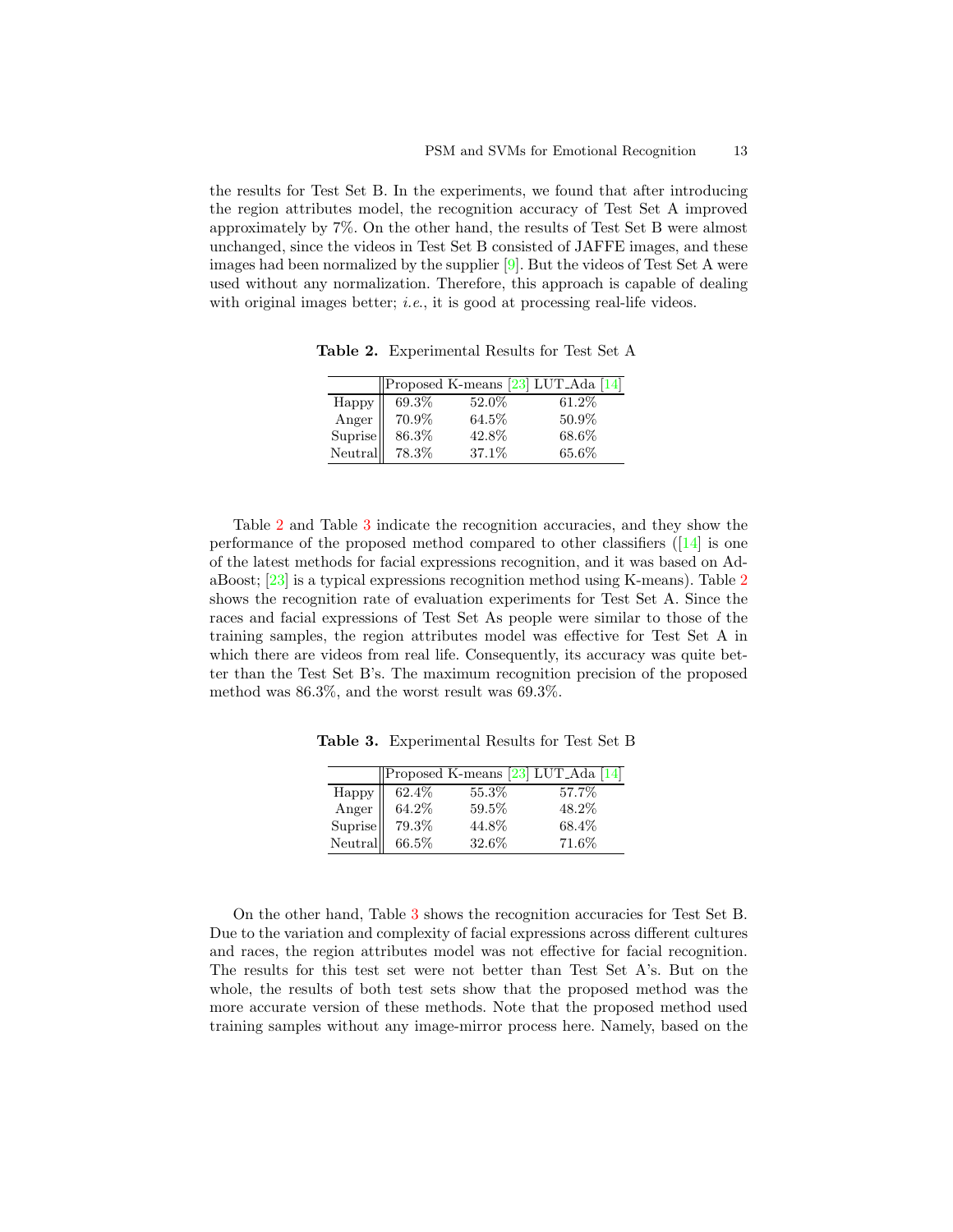mini-size training set, the proposed method can also obtain a better result; thus, this model allows for generating ideal strong classifiers without the need for large volumes of training samples. Hence, under these experimental conditions, the validity of the proposed methods was proved.

# <span id="page-13-7"></span>7 Conclusions

This paper brings together new normalization measures, visual features and image attributes to construct a novel framework, which minimizes the training data but improves the training efficiency. It may well have broader application in machine learning.

PSM is an effective approach for alleviating suffering of collecting plenty of training samples. Then, through doing a great many of experiments, we find SURF is the most suitable feature descriptor for our detector, and the region attributes of images can revise some miss-detection caused by visual features. Combining these approaches together, a robust expression recognition framework can be constructed, but due to the variation and complexity of the facial expression across different cultures and human races, using mini-size training set to obtain high recognition precision, there are many difficult challenges have to be overcome.

About future plan, considering a possible implementation in a real scenario, we are inclined to consider these points: 1) Try to use region attributes as binary latent variables, which are incorporated into the SVMs model for inference. 2) Ameliorate approaches on the construction of SVMs to improve accuracy and to make it be qualified for more complex tasks. 3) applying the approach to object recognition such as human detection, car detection, events understanding etc.

## References

- <span id="page-13-0"></span>1. Freund, Y., Schapire, R.: A Desicion-theoretic Generalization of On-line Learning and an application to Boosting. In: Computational learning theory. (1995) 23–37
- <span id="page-13-1"></span>2. Valiant, L.G.: A Theory of the Learnable. Communications of the ACM 27 (1984) 1134–1142
- <span id="page-13-2"></span>3. Viola, P., Jones, M.: Rapid Object Detection Using a Boosted Cascade of Simple Features. In: Proceedings of the IEEE Computer Society Conference on Computer Vision and Pattern Recognition (CVPR). Volume 1. (2001) I–511–I–518 vol.1
- <span id="page-13-3"></span>4. Li, J., Zhang, Y.: Learning SURF Cascade for Fast and Accurate Object Detection. In: Proceedings of the IEEE Computer Society Conference on Computer Vision and Pattern Recognition (CVPR). (2013) 3468–3475
- <span id="page-13-4"></span>5. Bay, H., Tuytelaars, T., Van Gool, L.: SURF: Speeded up Robust Features. In: Computer Vision–ECCV 2006. (2006) 404–417
- <span id="page-13-5"></span>6. Lowe, D.G.: Object Recognition from Local Scale-invariant Features. (In: The proceedings of the seventh IEEE International Conference on Computer Vision (ICCV))
- <span id="page-13-6"></span>7. Dalal, N., Triggs, B.: Histograms of oriented gradients for human detection. In: Proceedings of the IEEE Computer Society Conference on Computer Vision and Pattern Recognition (CVPR). Volume 1. (2005) 886–893